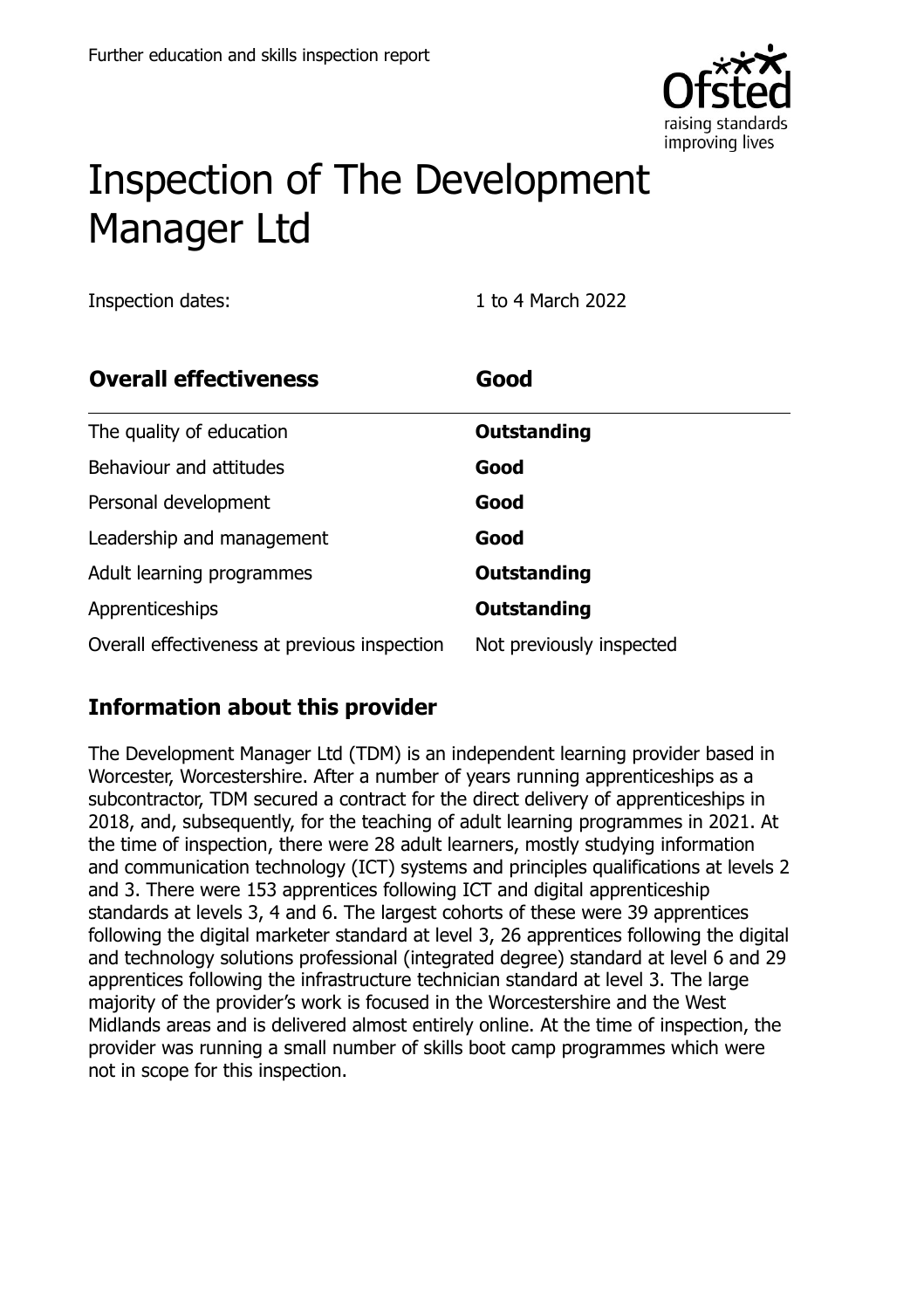

#### **What is it like to be a learner with this provider?**

Leaders and managers have high expectations for learners and apprentices and encourage them to achieve their best. Learners and apprentices are highly motivated and have a positive attitude to their learning. They demonstrate a clear commitment to their studies and can articulate how their courses are preparing them well for their future careers.

Leaders set high expectations for attendance, and, consequently, attendance in lessons is high. Where learners or apprentices miss a lesson, they have access to catch-up sessions so that they can continue to make good progress.

Coaches create a positive online learning environment. Learners and apprentices feel encouraged to share their views and know that these will be listened to. This results in learners and apprentices confidently taking part in discussions in which they value and respect each other's views.

Apprentices quickly develop the professional behaviours they need to be successful at work. They learn how to conduct themselves confidently and work well independently. For example, apprentices on degree programmes have swiftly gained line-management responsibilities and now manage other apprentices. As a result, apprentices quickly become highly valued by their employers and have a positive impact on the workplace.

Coaches ensure that adult learners develop a clear understanding of the career opportunities available to them. However, not all apprentices are clear about the wider opportunities available outside of their current employer and, as a result, cannot always make informed judgements on their next steps.

Learners and apprentices feel safe and know how to report any concerns they may have. However, apprentices are not sufficiently aware of the potential risks posed by extremist behaviour in the areas in which they live and work or about topics such as county lines. As a result, not all apprentices can take steps to protect themselves from these risks.

#### **What does the provider do well and what does it need to do better?**

Leaders and managers have selected a curriculum for both apprentices and adults which is clearly aligned with local, regional and national skills priorities within the digital sector. They have worked well with key local stakeholders, including local employment partnerships, local authorities, specialist organisations within the ICT sector and employers, to develop the curriculum to meet the specific emerging skills needs of the areas they serve.

Leaders and managers have developed a highly effective curriculum that supports both adults and apprentices to develop new skills, knowledge and behaviours rapidly. As a result, they are able to perform technical and analytical tasks with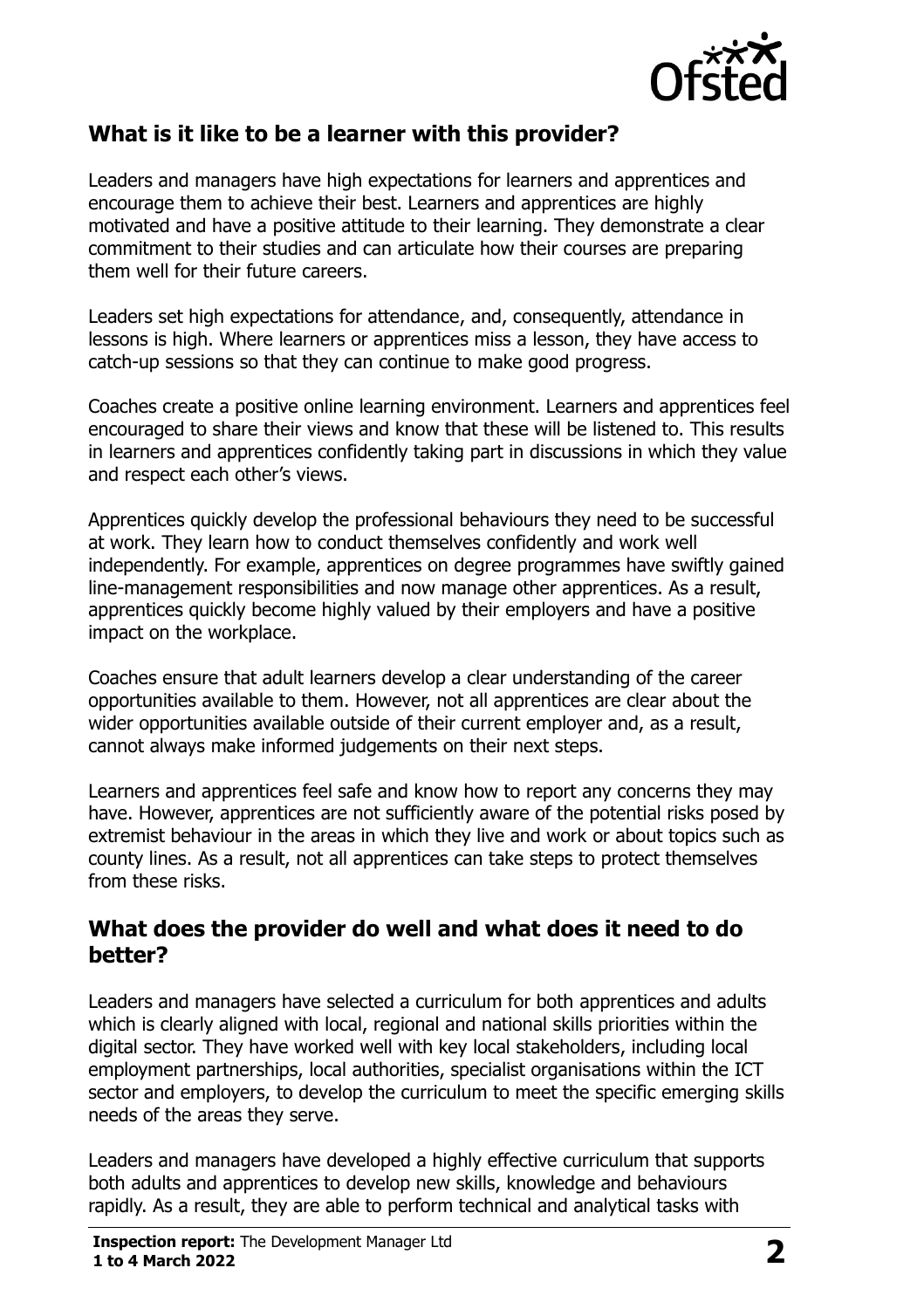

increasing autonomy. For example, one digital marketing apprentice was able to analyse and rectify the website speed of an employer's client.

Leaders have taken an ambitious approach to the teaching of their level 6 integrated degree apprenticeships. By writing their own level 6 taught curriculum, designed to align closely the degree content with the core knowledge, skills and behaviours of the apprenticeship standard, leaders have developed programmes that are sharply focused on the skills employers and apprentices need. As a result, employers highly value the level 6 curriculum and apprenticeship programmes as a whole.

Leaders have established a suitably experienced board of governance to hold them to account for the quality of education they provide. However, the information that governors receive is not sufficiently focused on allowing them to understand the progress learners and apprentices are making. As a result, governors do not always have a sufficient focus on challenging leaders on the quality of education that learners and apprentices receive.

Leaders and technical coaches have ensured that the curriculum is logically ordered. For example, digital marketing apprentices learn about the basics of marketing before they move on to coding, web design and then digital marketing to a target audience. Consequently, apprentices build their knowledge and skills in meaningful steps over time.

Coaches are qualified and experienced experts in their field. They are well supported by leaders to undertake additional training to support the development of both their teaching and vocational skills, which they use very well in their teaching. As a result, learners and apprentices receive up-to-date teaching which is highly relevant to the workplace.

Coaches conduct a thorough analysis of apprentices' vocational starting points and use this well to plan an individual programme of learning, which challenges learners to meet their potential. Consequently, the significant majority of apprentices make rapid and sustained progress from their starting points.

Coaches use 'flipped learning' well – focusing on practical learning in the classroom while assigning apprentices knowledge resources to study outside the classroom. They routinely check the knowledge that apprentices are developing and remembering over the longer term. As a result, apprentices can recall and use key knowledge that they have learned earlier in their course. For example, one level 6 apprentice was able to use project management skills learned during their first year to drive a project at work.

Coaches provide helpful feedback to learners and apprentices, which shows them what they need to do to improve. They provide precise information on the areas that could be further developed and quickly respond to dispel any misconceptions. As a result, learners and apprentices produce work of a high standard, which shows improvement over time.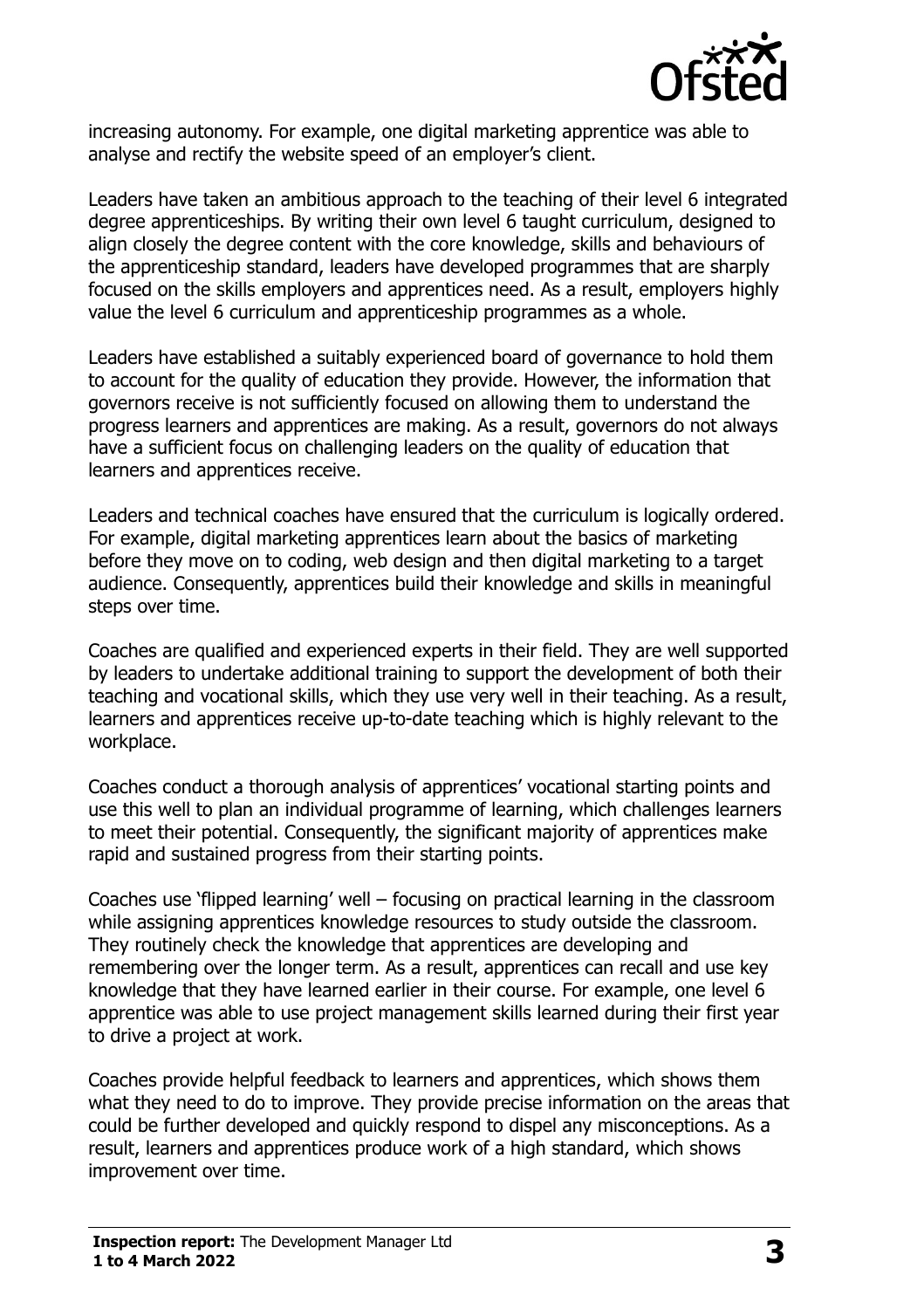

Coaches work well with employers to plan highly relevant personal development activities in the workplace which complement apprentices' programmes. For example, employer mentors encourage level 3 apprentices to communicate with colleagues using video calls instead of emails, so that they become more confident with their communication. As a result, apprentices develop highly professional behaviours in the workplace.

Apprentices develop significant new knowledge, skills and behaviours which they are quickly able to put into practice in the workplace. For example, some level 3 apprentices have created bespoke systems for their employers to meet business needs. As a result, apprentices have a positive impact in the workplace from early on in their programmes.

Development coaches work well with adult learners to develop the skills they need to move on to apprenticeships with employers with whom the provider already works. They support learners in identifying roles within these employers that they would be interested in and develop their understanding of the skills requirements of undertaking an apprenticeship at the next level. However, as the adult programme is relatively new, no learners have yet successfully made this progression and, as such, it is too soon to judge the impact.

Leaders and coaches offer a range of additional courses to adult learners designed to complement the curriculum and further develop their skills and interests. For example, learners can choose to study additional specialist technical courses in addition to their main programme. They can also access professional development workshops on topics such as assertiveness, mental health awareness and team working. As a result, adult learners are being well prepared for their next steps.

Coaches engage learners and apprentices well in their learning by contextualising their teaching content to real-life scenarios and developing learners' understanding of industry-standard frameworks often found in the workplace. As a result, learners and apprentices are able to link what they are learning with the workplace, and apprentices can clearly articulate how their learning is helping them be more effective in their day-to-day work.

Coaches provide effective support for learners and apprentices with learning difficulties/special educational needs. For example, a specialist develops individualised support plans for apprentices with autism spectrum disorder, and coaches provide these apprentices with regular breaks so that they are able to focus on lessons. As a result, these apprentices stay engaged in their lessons and make the same progress as their peers.

Learners and apprentices have access to high-quality learning resources and systems to support their learning. Coaches use these well to develop their understanding of key topics and, through the use of simulations, develop industrystandard practical skills, which prepare learners and apprentices well to apply these skills in the workplace.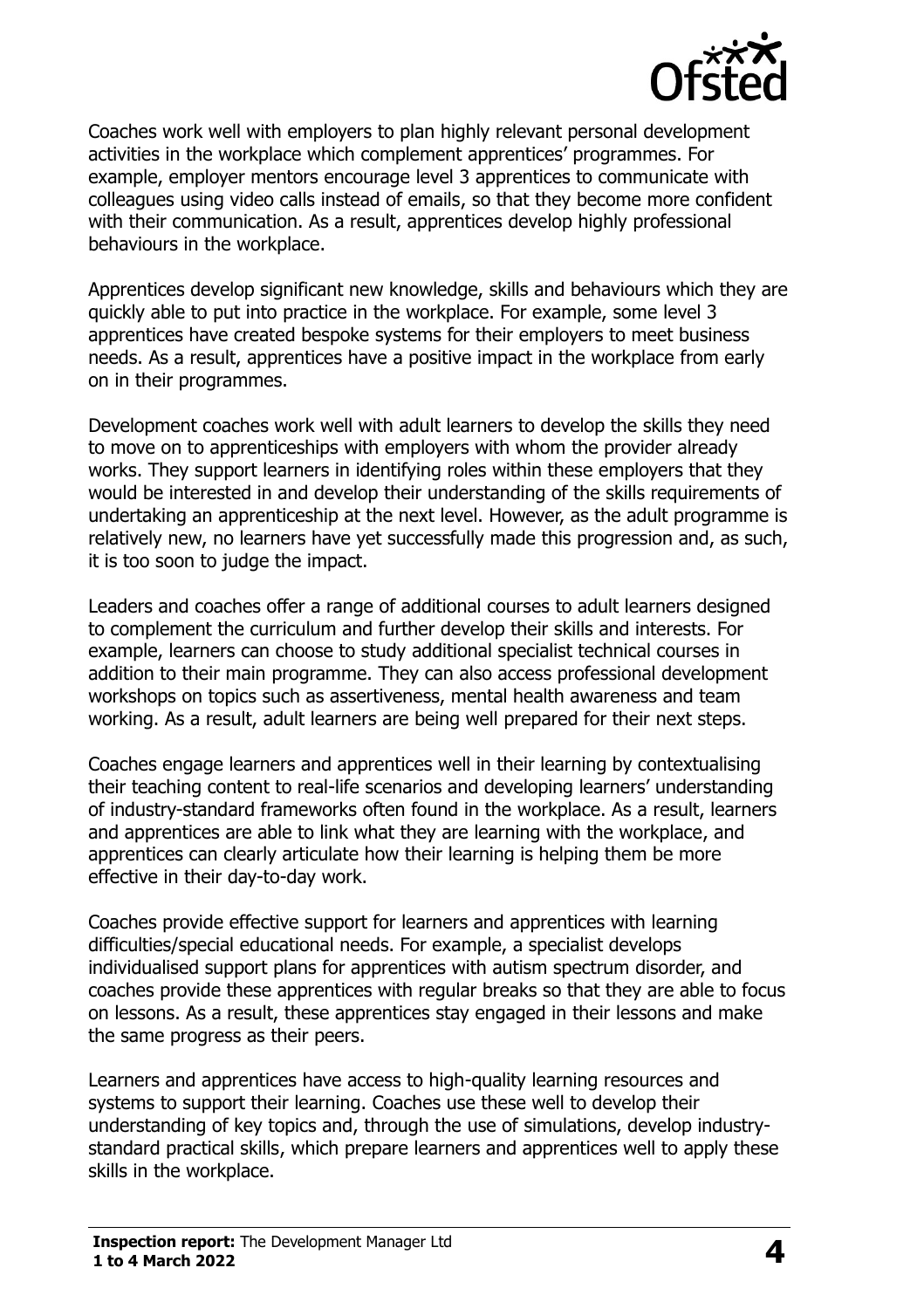

Apprentices are well informed of the requirements to pass their end-point assessments and know what they need to do to achieve a high grade. Apprentices at level 6 clearly understand the link between achieving well in their degree component and achieving a high grade at the end of their apprenticeship. Coaches set ambitious targets for learners, and, consequently, many apprentices can articulate how they are being well supported to aim for high grades.

Coaches do not yet support all apprentices well enough to develop routinely their English and mathematics skills throughout their programmes. Leaders have identified this and are taking steps to address this issue by ensuring there are appropriate plans in place for all apprentices. However, the impact of this cannot yet be seen.

Learners and apprentices are prepared well for life in modern Britain. Coaches encourage apprentices through lively seminar discussions to explore diversity themes such as women in technology. Apprentices also explore wider environmental themes in their portfolio projects, such as the move to 'Net Zero', which helps them to understand the role they have to play in society. From early in their programmes, learners and apprentices develop an understanding of fundamental British values, the risks of radicalisation and extremism and how to keep themselves safe from harm. However, not all topics, such as those relating to sexual abuse, are fully explored. Leaders have identified this and are taking steps to address this. As a result, learners and apprentices are starting to demonstrate a broader understanding of these topics. However, this is not yet well enough developed.

#### **Safeguarding**

The arrangements for safeguarding are effective.

Leaders and managers have created a largely effective culture of safeguarding across the organisation and rightly place a high priority on the safety of learners and apprentices.

Leaders and managers have put in place a largely appropriate policy for safeguarding, including the safe recruitment of staff and the appointment of an appropriately qualified designated safeguarding lead. However, the policy does not place sufficient focus on the steps the provider is taking to protect learners from sexual abuse and the need to create a culture of intolerance to these behaviours.

Learners and apprentices have a clear understanding of who they need to speak to if they have any concerns. In the few instances where referrals have taken place, learners have received the support they need. However, the safeguarding referral process does not ensure that all relevant details are recorded, and, consequently, leaders do not always have a clear view of the actions that have been taken to support learners. Leaders recognised this and addressed this issue during the inspection.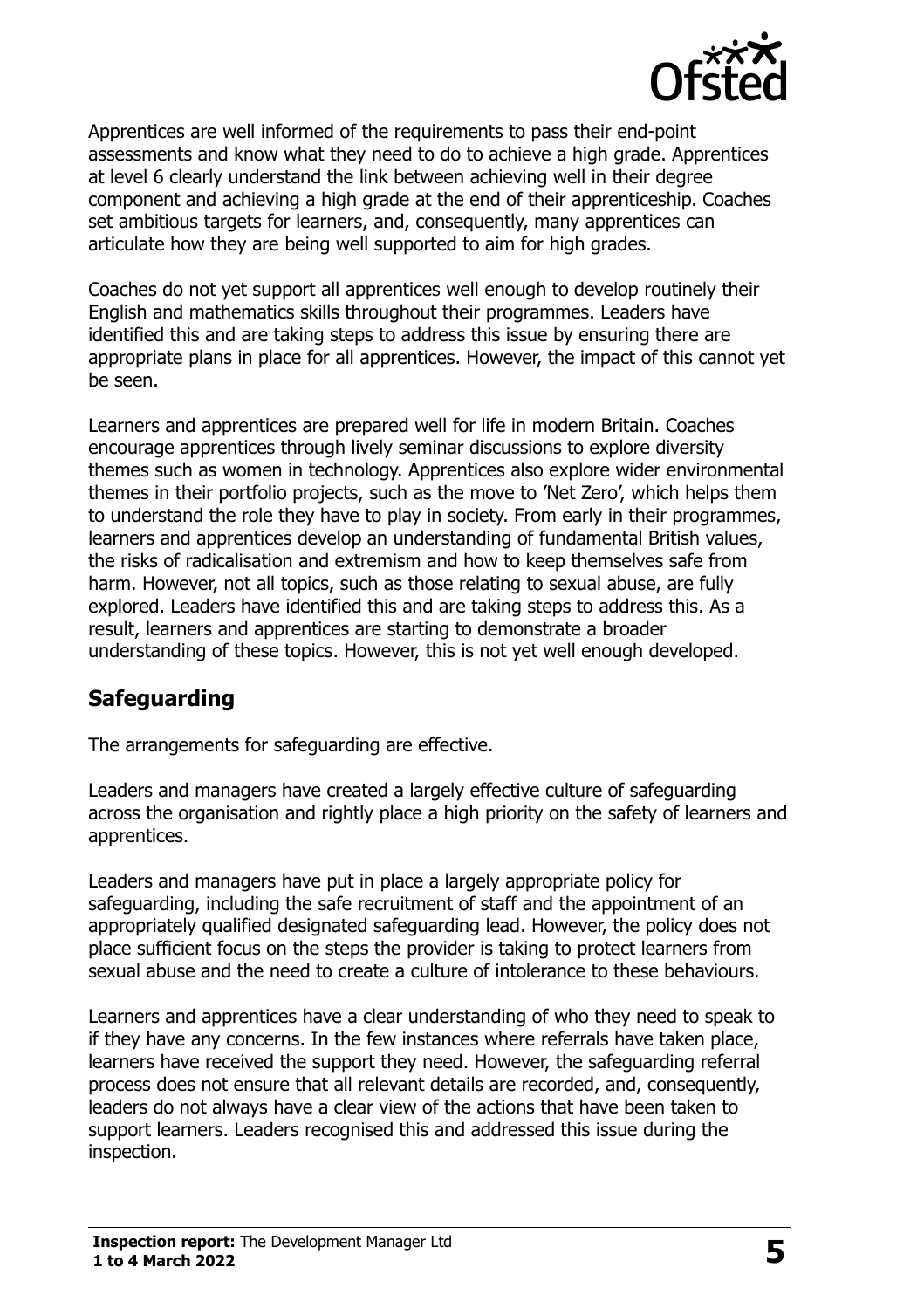

Managers have been slow to respond to the findings of the sexual abuse review and to provide appropriate training for staff which will help them to develop learners' and apprentices' understanding of these topics. While this training has now taken place, it is still too early to see its impact.

#### **What does the provider need to do to improve?**

- Leaders must ensure that all apprentices routinely develop their English and mathematics skills throughout their programme.
- Leaders must ensure that all apprentices receive unbiased careers information to enable them to make informed decisions about their next steps.
- Leaders must ensure that those responsible for governance receive appropriately detailed information about the progress learners and apprentices are making, to enable them to hold leaders to account for the quality of education they provide.
- Leaders must ensure that they meet their obligations fully following the findings of the sexual abuse review. They must make sure that learners and apprentices develop an appropriate understanding of these topics and are able to keep themselves safe.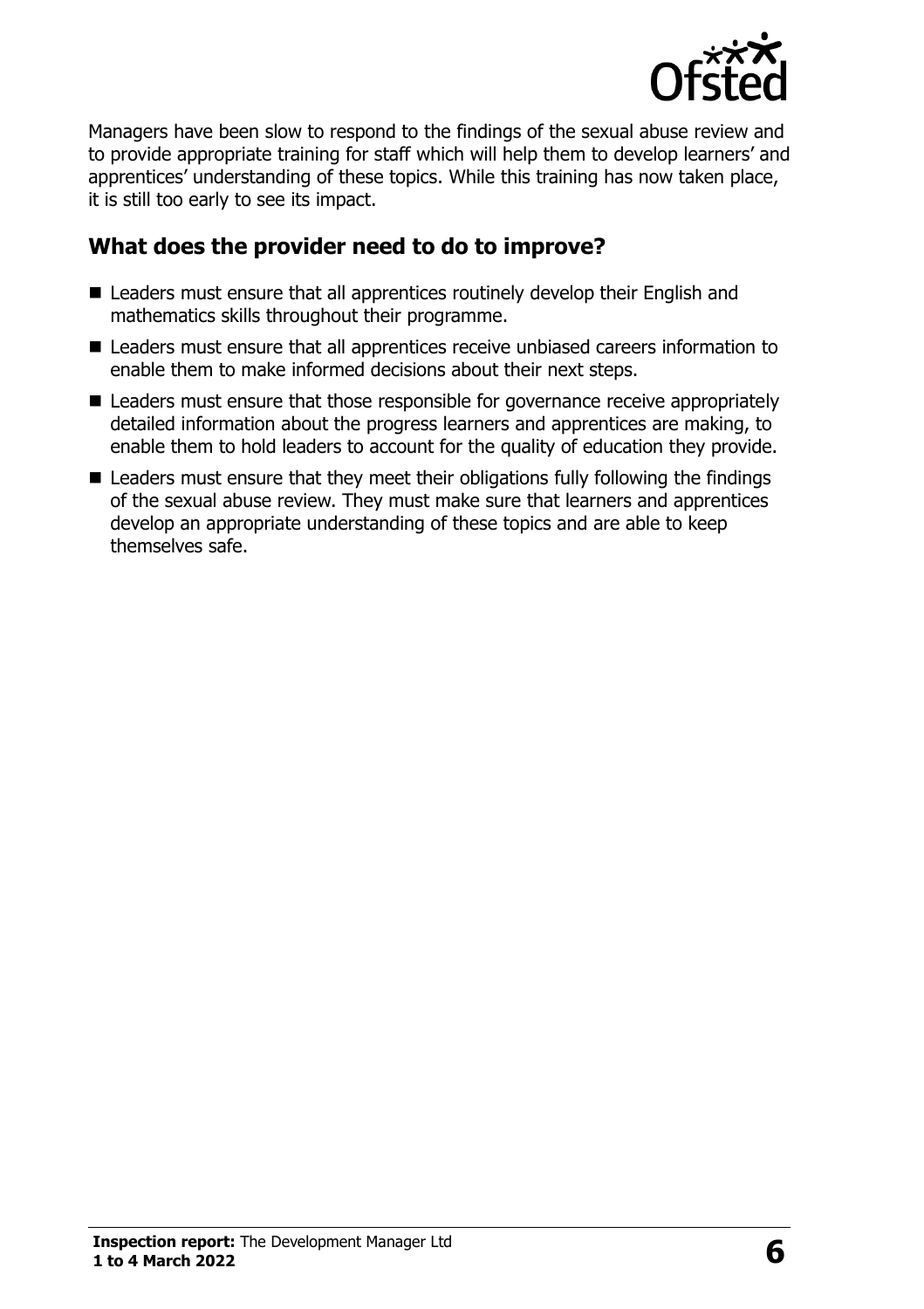

## **Provider details**

| Unique reference number     | 1270853                                                         |
|-----------------------------|-----------------------------------------------------------------|
| <b>Address</b>              | <b>County House</b><br>St Mary's Street<br>Worcester<br>WR1 1HB |
| <b>Contact number</b>       | 0333 101 0040                                                   |
| Website                     | https://thedevelopmentmanager.com/                              |
| <b>CEO</b>                  | Derrin Kent                                                     |
| <b>Provider type</b>        | Independent learning provider                                   |
| Date of previous inspection | Not previously inspected                                        |
| <b>Main subcontractors</b>  | <b>None</b>                                                     |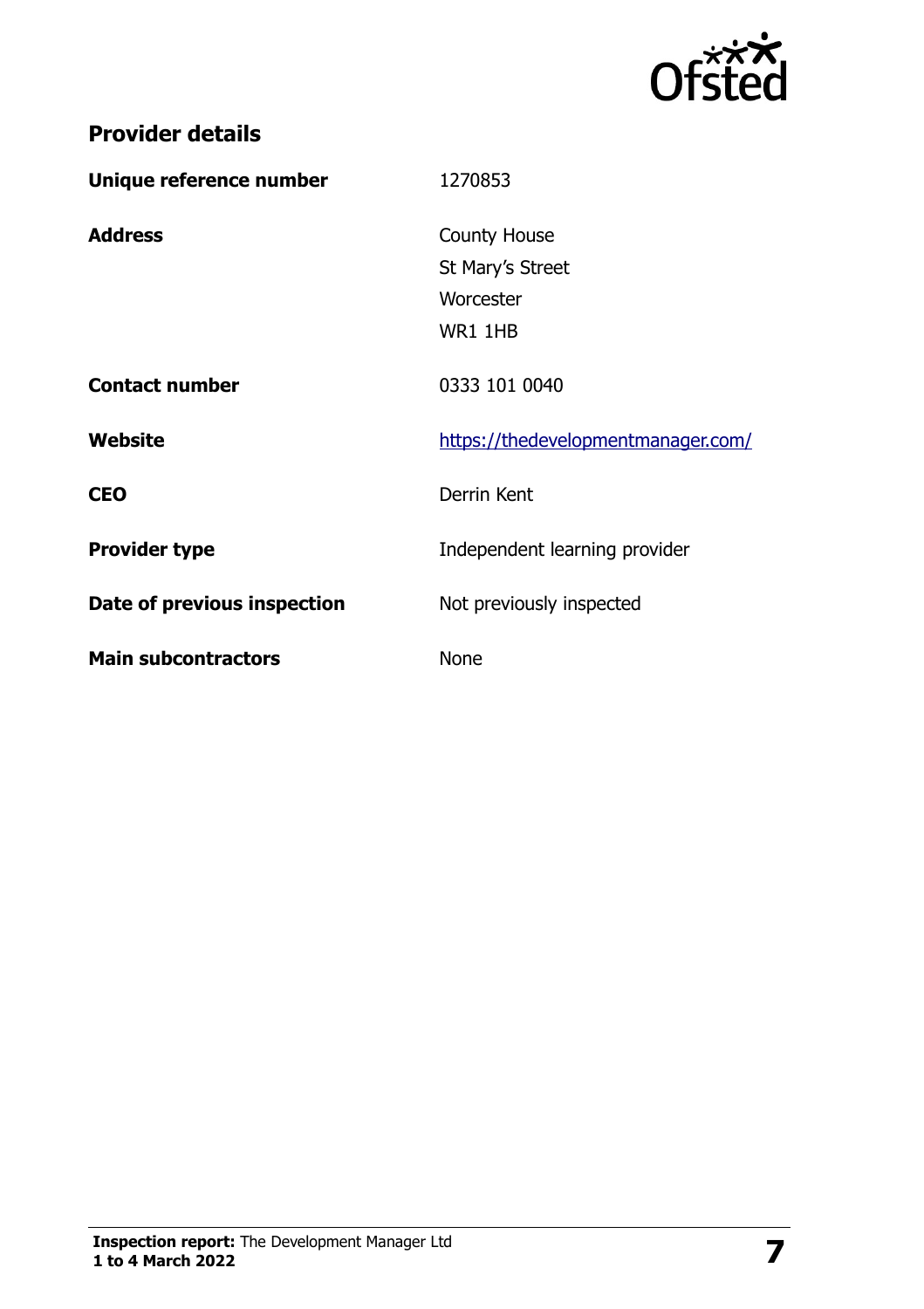

#### **Information about this inspection**

The inspection team was assisted by the operations director, as nominee. Inspectors took account of the provider's most recent self-assessment report and development plans, and the previous inspection report. The inspection was carried out using the further education and skills inspection handbook and took into account all relevant provision at the provider. Inspectors collected a wide range of evidence to inform judgements, including visiting learning sessions, scrutinising learners' work, seeking the views of learners, staff and other stakeholders, and examining the provider's documentation and records.

#### **Inspection team**

Stuart Collett, lead inspector **Her Majesty's Inspector** Sharon Dowling **Her Majesty's Inspector** Nirosha Holton **Ofsted Inspector** Saskia Niderost **Case Contract Contract Contract Contract Contract Contract Contract Contract Contract Contract Contract Contract Contract Contract Contract Contract Contract Contract Contract Contract Contract Contract Co** Roger Pilgrim **Contact Contact Pilgrim** Contact Ofsted Inspector Ben Crook **Details** Ofsted Inspector Maggie Fobister **Calculation** Ofsted Inspector